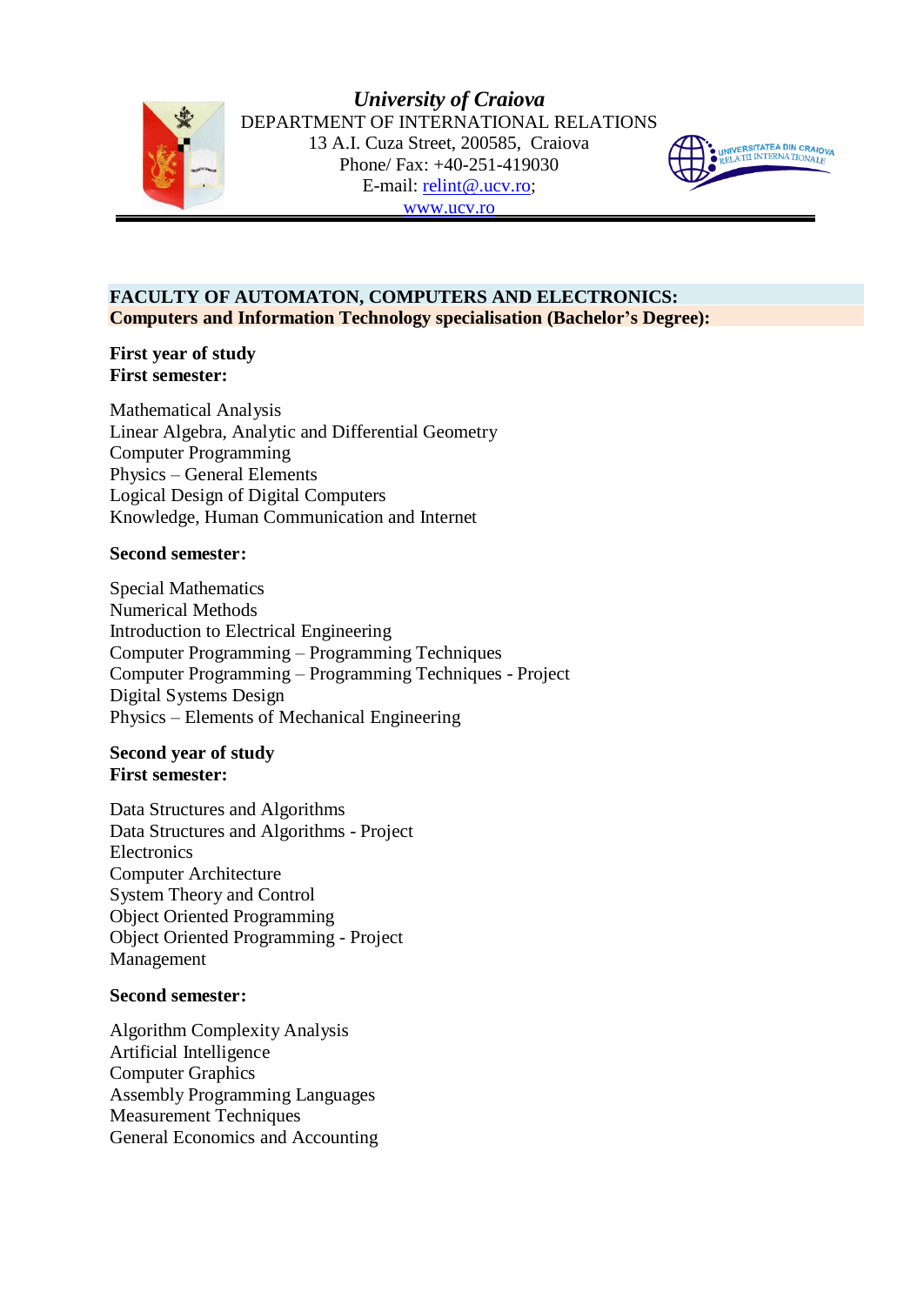#### Practical Training

#### **Third year of study First semester:**

Digital Integrated Circuits Databases Operating Systems Data Communication Computer Structure and Organization Computer Structure and Organization - Project Visual Programming Environments Visual Programming Environments - Project

#### **Second semester:**

Computer Networks Database Design Database Design - Project Microprocessors System Design Distributed Network Application Development Distributed Network Application Development - Project Verification and Testing of Computer Systems Verification and Testing of Computer Systems - Project Software Engineering Software Engineering – Project I/O Systems Computer Systems Modelling Practical Training

#### **Fourth year of study First semester:**

Real Time Computing Systems Real Time Computing Systems - Project Computer Networks Management E-Commerce E-Commerce - Project Web Applications' Design Web Applications' Design - Project Data Security Data Security - Project Models and Algorithms for Parallel Computing Models and Algorithms for Parallel Computing - Project Frameworks for Digital Systems Development Formal Languages and Automata Practical Stage for Graduation - Project

## **Second semester:**

Embedded Systems Compiler Design Compiler Design - Project DSP in Communication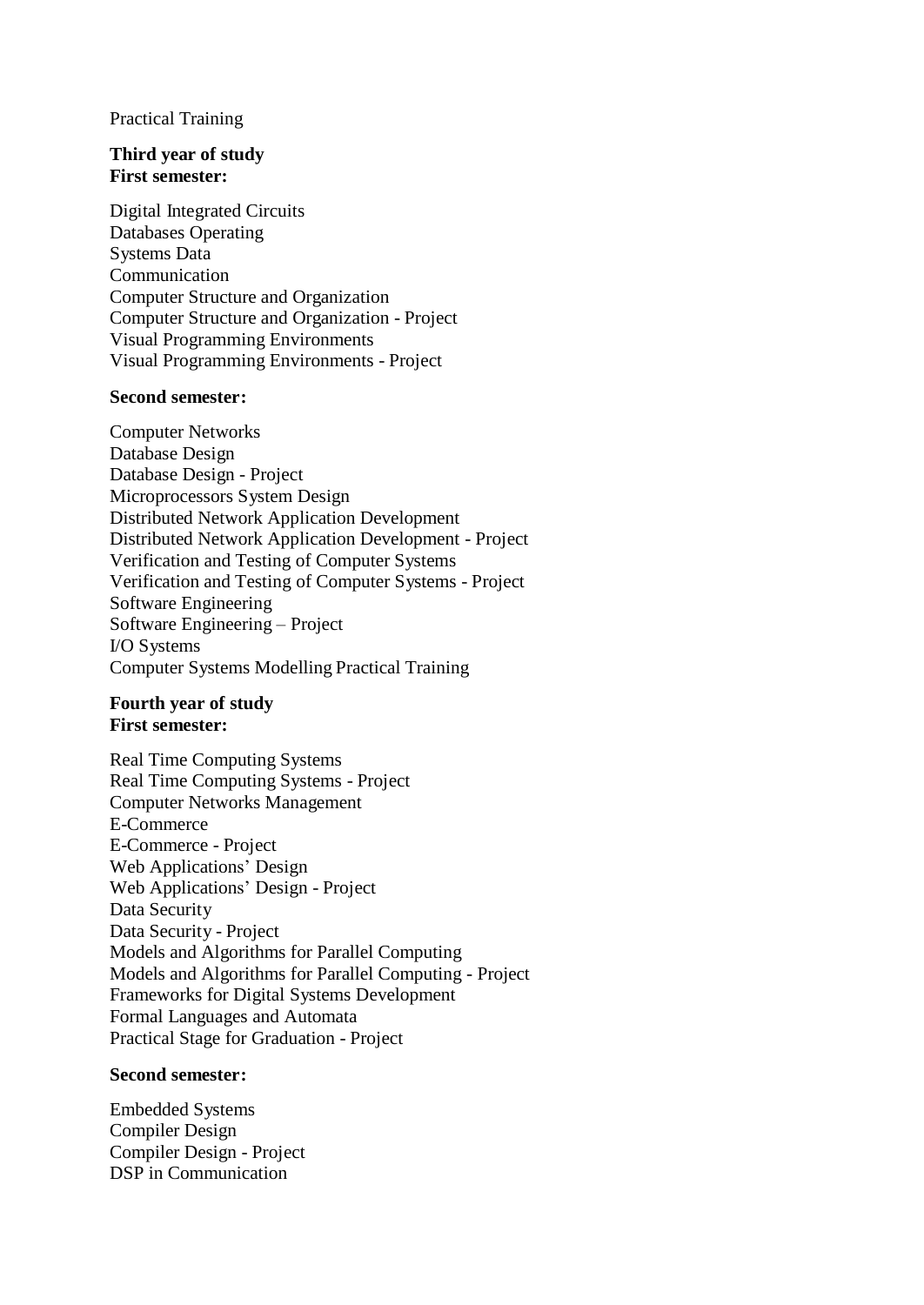Algorithms for Information Retrieval High Speed Networks Expert Systems Information Systems Management Graphical Systems VLSI Environments Multimedia Application Development

#### **Information Systems for e-Business specialisation (Master's Degree):**

#### **First year of study First semester:**

Multimedia Design for e-Business Computational and Algorithmic Methods in e-Business Service and Agent Technologies for e-Business Formal Methods in Semantic Web Web Systems Engineering

#### **Second semester:**

Mobile and Wireless Technologies for e-Business Secure Payment Systems Modelling and Performance Evaluation of e-Business Systems E-Business Systems Engineering Legal, Ethical and Social Issues in e-Business

**Second year of study First semester:**

Knowledge and Semantics-Based Systems Information Technology for e-Marketing and Branding Data Mining and Data Warehouses Enterprise Information Systems

# **FACULTY OF ECONOMICS AND BUSINESS ADMINISTRATION: Economics and International Business specialisation (Bachelor's Degree):**

**First year of study First semester:**

Microeconomics Economy of Enterprise Fundamentals of Accounting Mathematics Applied in Economics Information Technologies for Business Business Law Foreign Language Physical Education

## **Second semester:**

Macroeconomics Management Financial Accounting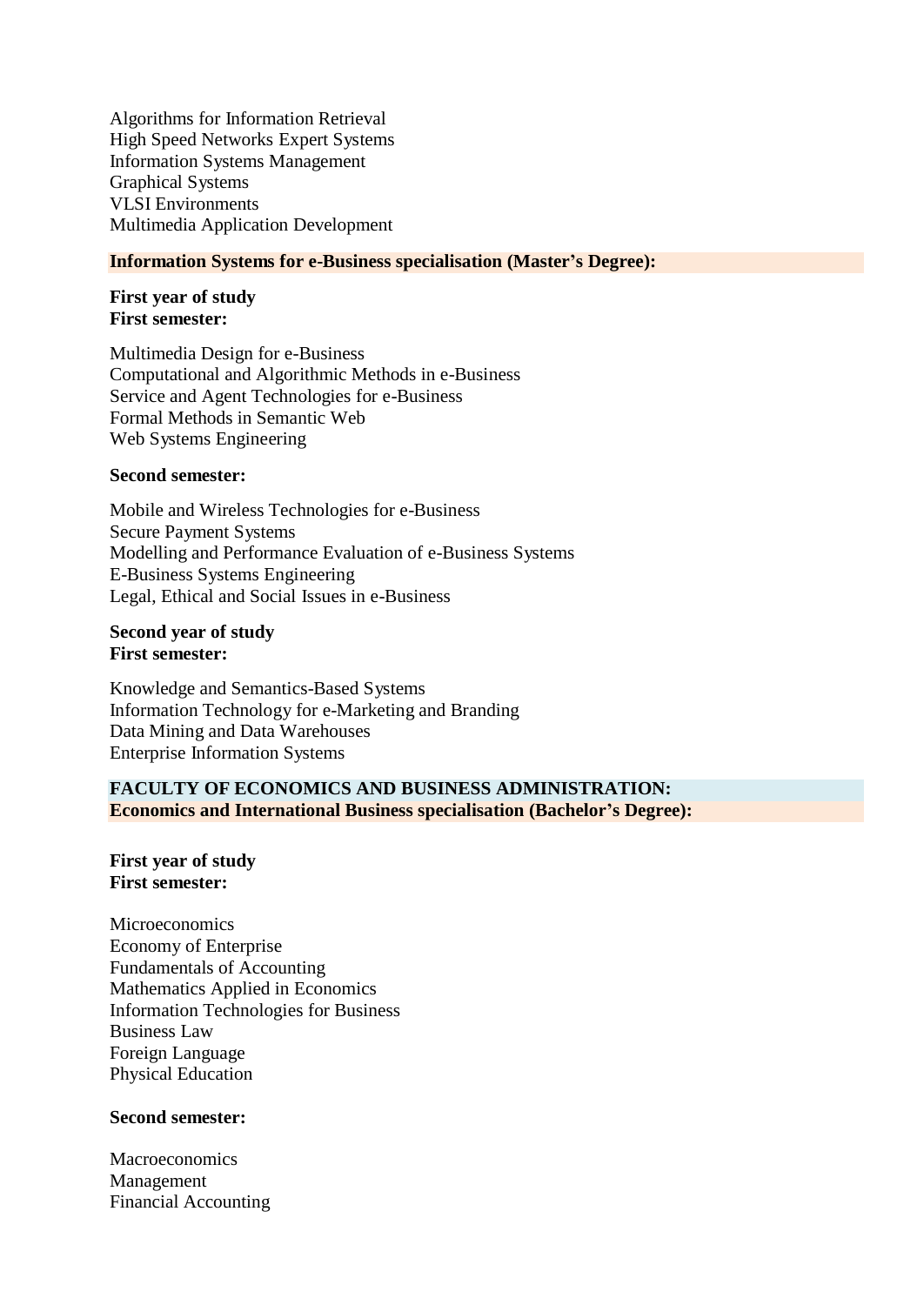Public Finance **Statistics** Applied Economy Informatics Foreign Language Physical Education

# **Second year of study First semester:**

European Economy Marketing Business Accounting Financial Management of the Enterprise Introduction in Econometry Economic Information Systems Foreign Language Physical Education

### **Second semester:**

Currency and Credit Economic Integration International Economics International Economic Organizations Trade Policies Communication in English Sustainable rural regional International Business Ethics Contemporary Economic Theories International Economic Policy Physical Education Intership (3 weeks \* 30 hours)

# **Third year of study First semester:**

International Market Condition Risk Management in International Transactions International Stock Exchanges International Commercial Negotiation Economic Financial Analysis English Commercial Correspondence Economic Journalism and Advertising International Public Relations Prices and Competition International Financial Relations

#### **Second semester:**

International Trade International Tourism Foreign Trade Operations Fiscality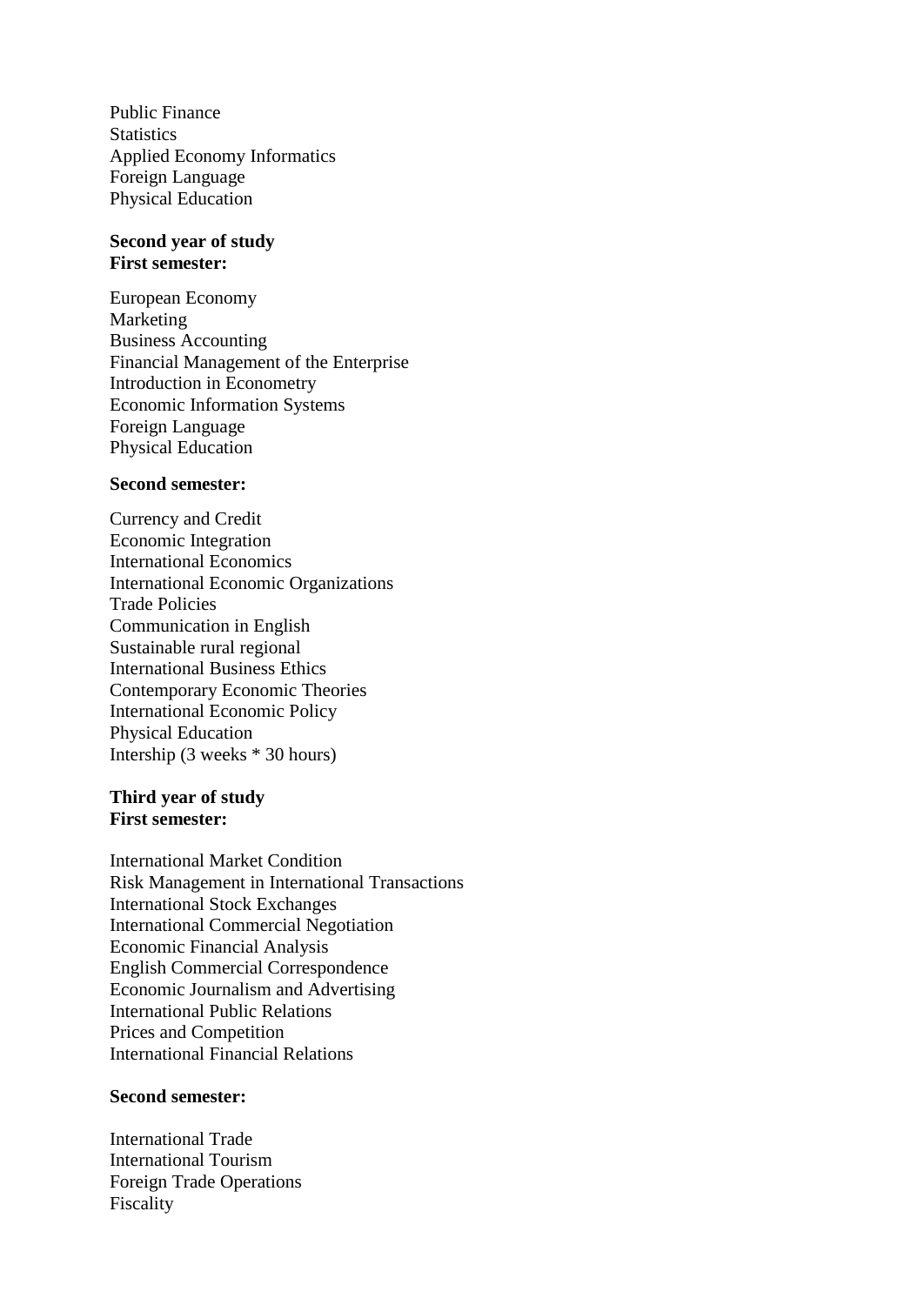International Monetary Economy International Marketing Transport, Forwarding and International Insurance Comparative Management Consumer Behavior Work on the Bachelor's Thesis (2 weeks \* 30 hours)

## **Finance and banking specialisation (Bachelor's Programme):**

#### **First year of study First semester:**

**Microeconomics** Economy of Enterprise Fundamentals of Accounting Mathematics Applied in Economics Information Technologies for Business Business Law Foreign Language Physical Education

#### **Second semester:**

Macroeconomics Management Financial Accounting Public Finance Applied Economy Informatics Economy Informatics Foreign Language Physical Education

### **Second year of study First semester:**

European Economy Marketing Business Accounting Financial Management of the Enterprise Introduction to Econometrics Economic Information Systems Foreign Language Physical Education 3

#### **Second semester:**

Currency and Credit Financial Management Fiscality Capital Markets Financial Systems and Reporting Finances of Public Institutions Economic Forecasting Financial and Administrative Mathematics Quantitative Methods in Business Administration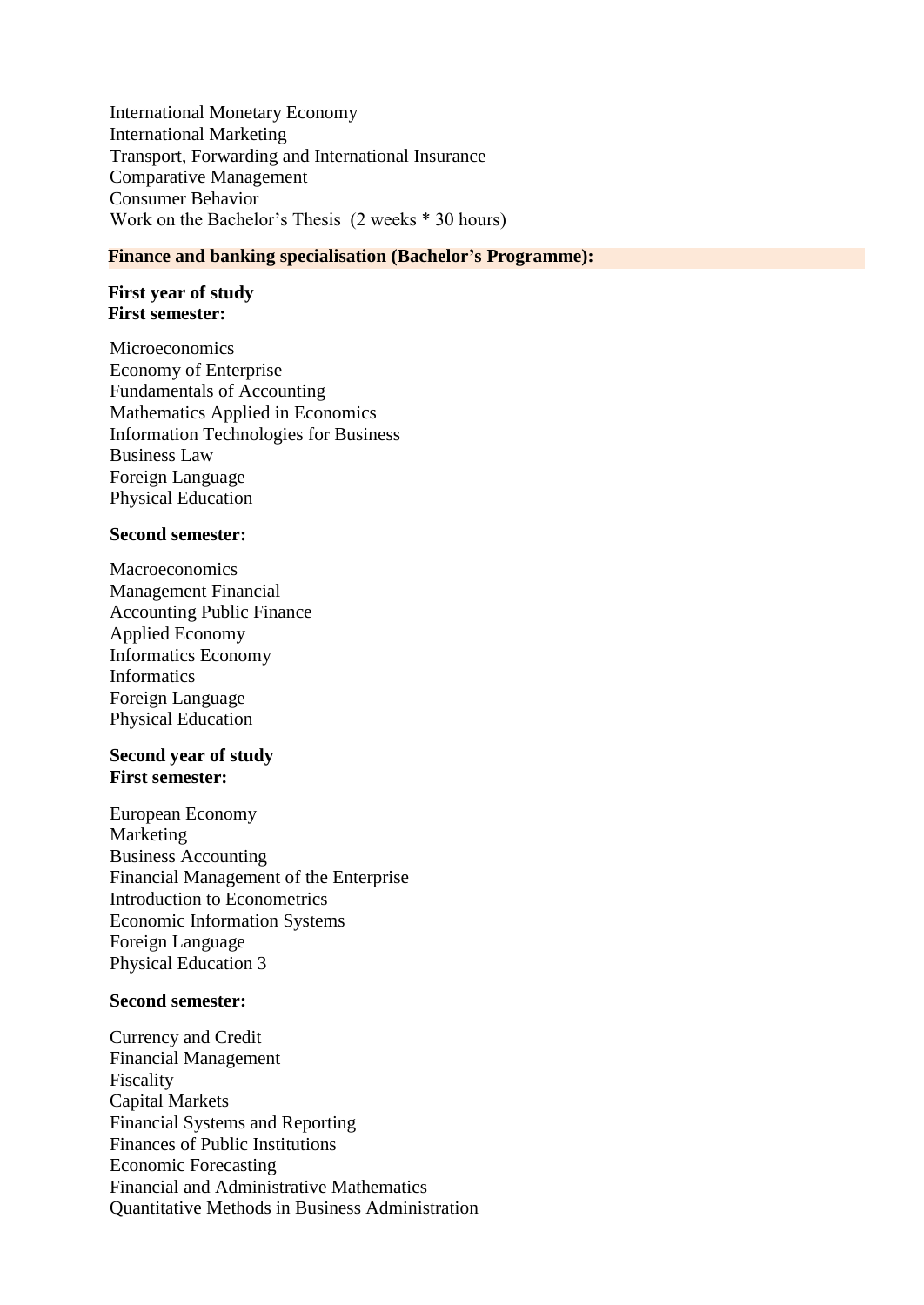Data Statistic Processing Using Software Packages Physical Education Intership (3 weeks \* 30 hours)

## **Third year of study First semester:**

Commercial Insurance Prices and Competition Economic and Financial Analysis Investments Budget and Public Treasury Insurance and Social Protection International Monetary and Financial Relations Bank Services and Products Real-Estate Administration

## **Second semester:**

Financial Policies of the Enterprise Banking Management and Accounting Banking Management International Monetary Economics Securities Portfolio Management Management Accounting Financial Audit The Technique of Export Trade Operations Contemporary Economic Theory Work on the Bachelor's Thesis (2 weeks \* 30 hours)

#### **International Economics and Business Administration specialisation (Master's Degree):**

#### **First year of study First semester:**

International Economics International Trade in Goods and Services and Commercial Policies International Finance Quantitative International Business Analyses International Labor Migration

#### **Second semester:**

Global Marketing International Investments and Transnational Companies Global Strategic Management International Banking and Payments International Business Regulation, Litiguation and Economical Arbitration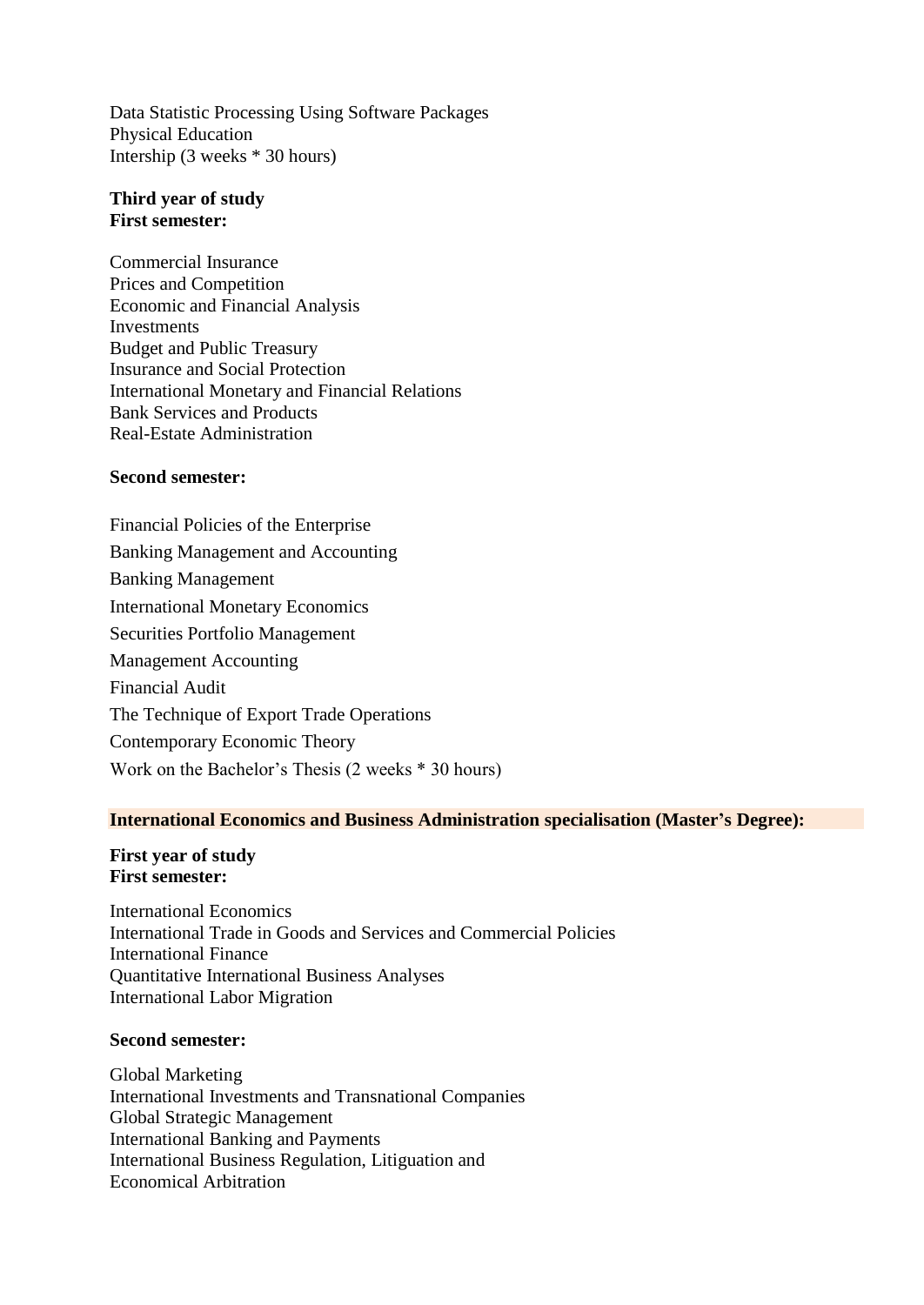# **Second year of study First semester:**

International Transports International Tourism International Business Negotiation and Dyplomacy International E-Economy and E-Business Global Managerial Finance

## **Second semester:**

Export and Import Contracts, International Regulations, Terms and Customs Foreign Investments Projects Practical Stages

## **FACULTY OF LAW AND SOCIAL SCIENCES: Private Law specialisation (Master's Degree):**

Harmonisation of private law in European Union Introduction to German private law

# **Administrative Sciences specialisation (Master's Degree):**

Le droit administratif comparé

# **Human Rights (Master's Degree):**

L'égalité dans l'histoire des idées politiques

# **Criminal Sciences (Master's Degree):**

Politique criminelle

# **FACULTY OF LETTERS:**

**Modern English Language and Literature - Modern Language and Literature (French, German, Italian, Spanish) (Bachelor's Degree):**

#### **First year of study First semester:**

Introduction to General Linguistics Contemporary English Language (Morphosyntax) English Literature: Medieval and Renaissance **Phonetics** Applied Criticism Grammatical Exercises

## **Second semester:**

Theory of Literature Contemporary English Language (LEC) Morphology English Literature (Neoclassicism and Romanticism) **Phonetics** Writing Skills Grammatical Exercises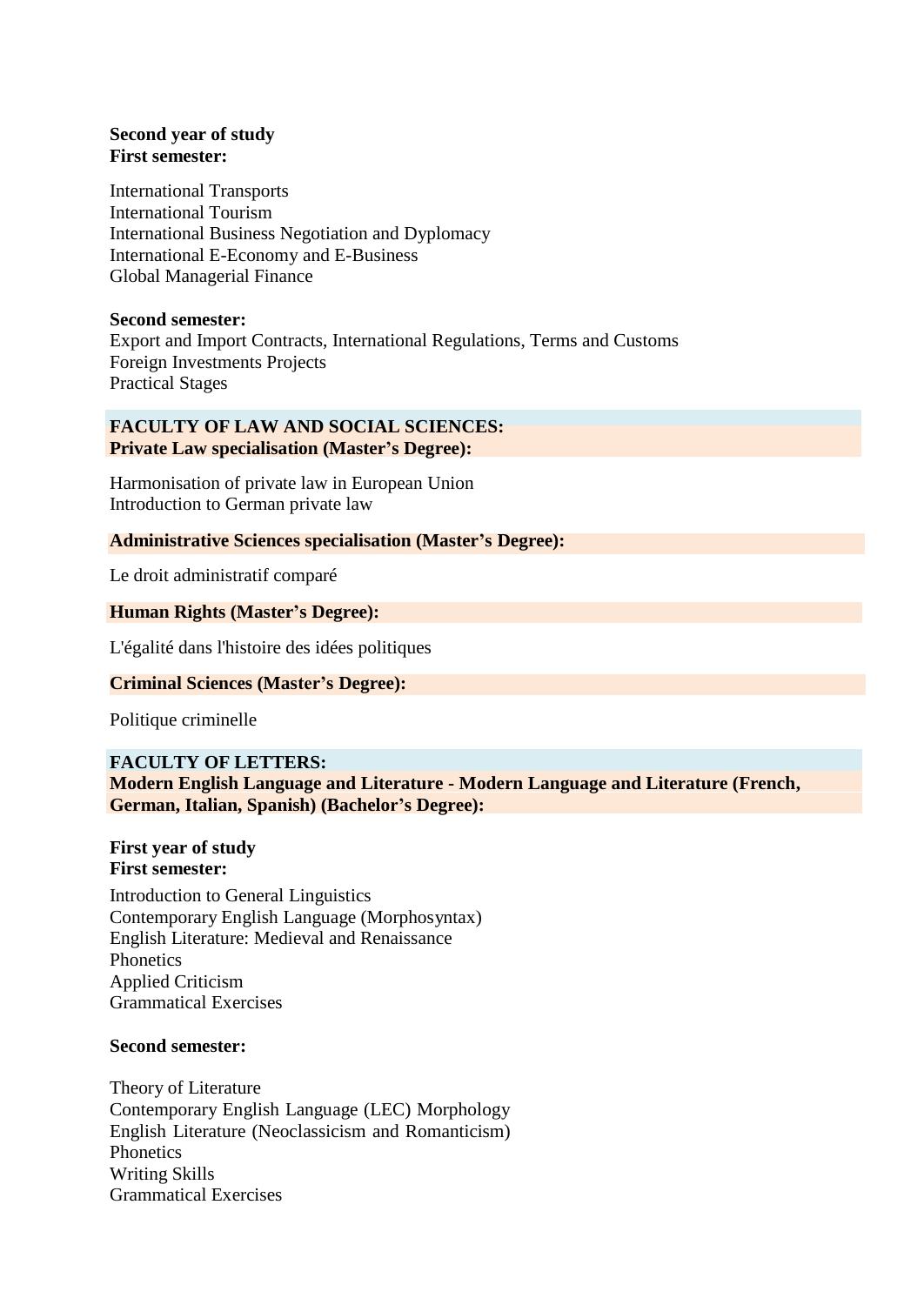# **Second year of study First semester:**

Syntax of English Simple Sentence Victorian Literature Grammatical Exercises and Translations Oral Presentation Text Analysis (Poetry) Theory of Translation

## **Second semester:**

Landmarks in the History of Modern Linguistic Thought Syntax of English Complex Sentence 20<sup>th</sup> century British Literature Texts Interpretation (Prose) Stylistics

# **Third year of study First semester:**

History of English Language **Semantics** American Literature Text Typology Applied Linguistics Modern Approaches on English Syntax Hermeneutics of British Literature Travel Accounts in 18<sup>th</sup> century Britain 20<sup>th</sup> century Criticism American Novel of the 20<sup>th</sup> century

# **Second semester:**

**Pragmatics** Postcolonial Literature Text Interpretation Narrative Theory with a Purpose Hermeneutics of American Literature 20<sup>th</sup> century Irish Fiction Portrait in English Literature Elements of Functional Linguistics

**Modern French Language and Literature - Modern Language and Literature (English, German, Italian, Spanish) (Bachelor's Degree):**

**First year of study First semester:**

Linguistique générale Civilisation française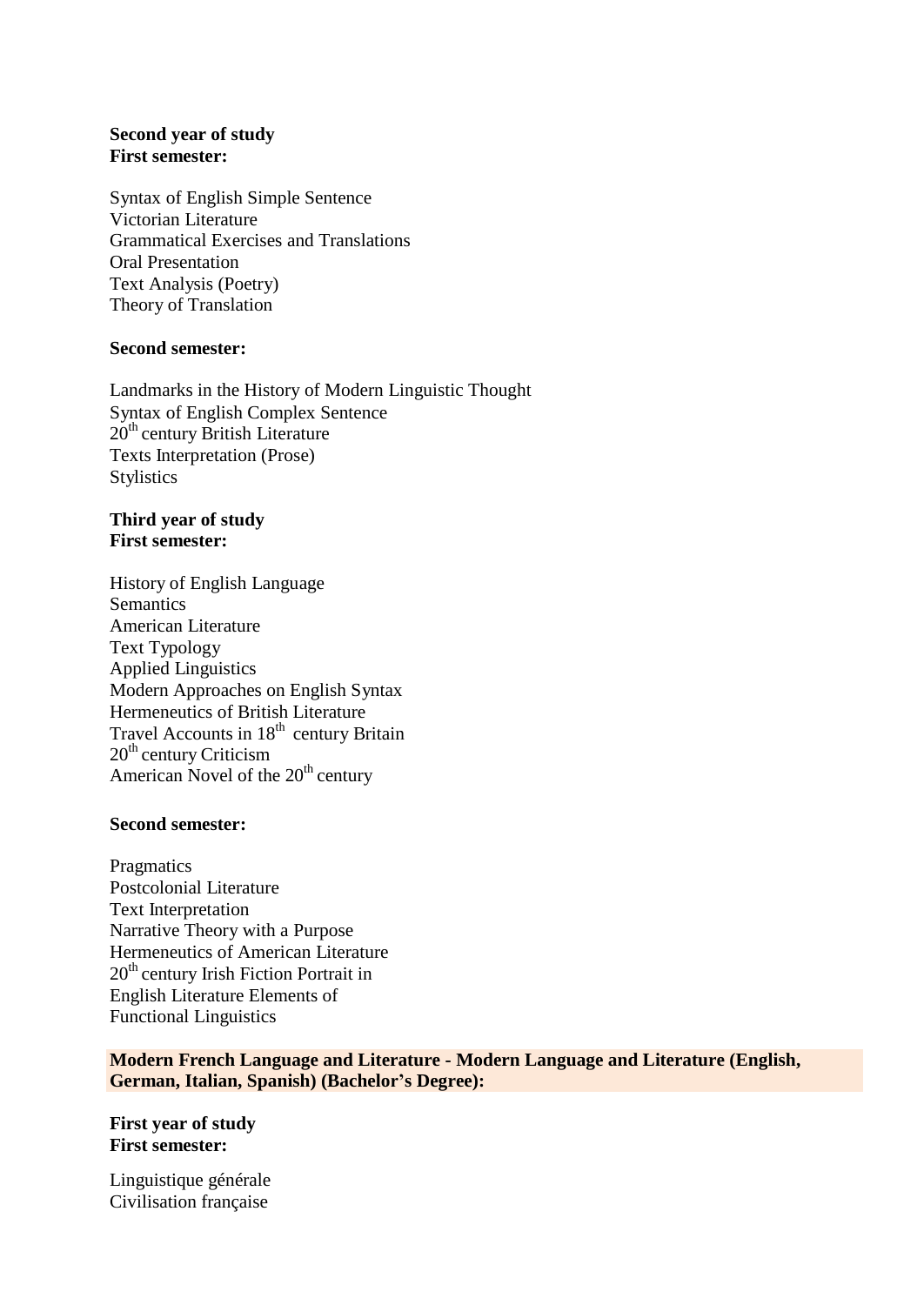Langue française (Morphosyntaxe) Travaux dirigés - Expression écrite Travaux dirigés - Exercices de grammaire et traduction grammaticale

#### **Second semester:**

Théorie de la littérature Langue française (Morphosyntaxe) Littérature française (Moyen Âge et Renaissance) Travaux dirigés - Expression orale Travaux dirigés - Exercices de grammaire et traduction grammaticale Travaux dirigés - Interprétation des textes

#### **Second year of study First semester:**

Langue française (Syntaxe) Littérature française (XVII-XVIII<sup>ème</sup> siècles) Travaux dirigés - Exercices de grammaire Travaux dirigés - Expression écrite Travaux dirigés - Traduction Procédées de la traduction

## **Second semester:**

Histoire des théories linguistiques (le XX<sup>ème</sup> siècle) Langue française (Syntaxe) Littérature française (XIX<sup>ème</sup> siècle) Travaux dirigés - Exercices de grammaire Travaux dirigés - Traduction Travaux dirigés - Analyse de texte Stylistique

#### **Third year of study First semester:**

Langue française (Lexicologie et Sémantique) Littérature française (XX<sup>ème</sup> siècle) Travaux dirigés - Interprétation des textes littéraires Cours optionnel - Langue française: Niveaux de langue Cours optionnel - Langue anglaise/ allemand/ espagnol/ italien : Sociolinguistique Langue française (Introduction à la Pragmatique)

## **Second semester:**

Fondement de la critique littéraire Typologie du texte Travaux dirigés - Exploitation didactique du texte Cours optionnel - Littérature française: La genèse de l'œuvre littéraire. La poïétique Cours optionnel - Littérature anglaise/ allemand/ espagnol/ italien : Le roman français et francophone postmoderne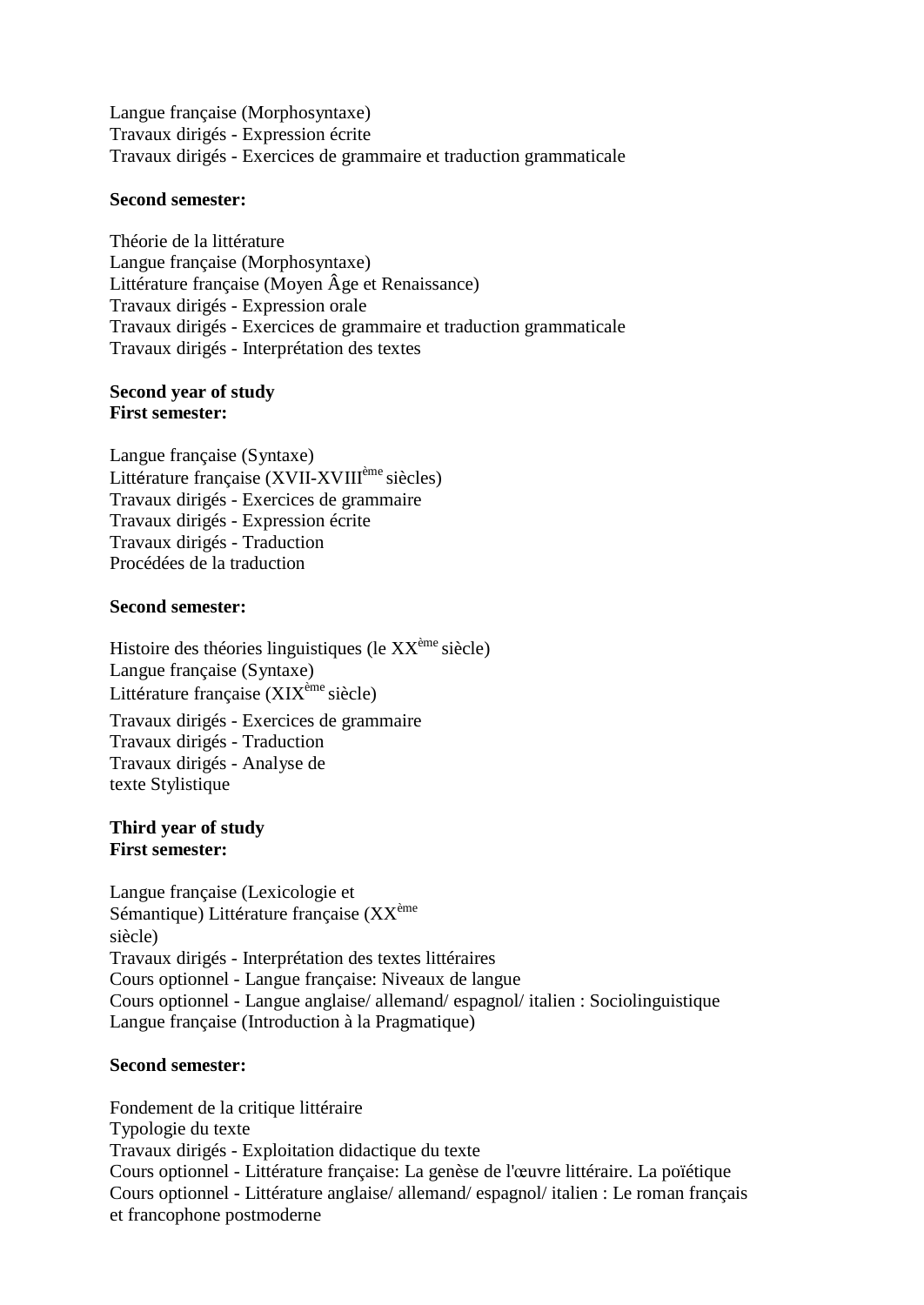#### **French Language and Literature - English Language and Literature (Bachelor's Degree):**

#### **First year of study First semester:**

Contemporary English Language (Morphosyntax) English Literature: Medieval and Renaissance Phonetics Applied Criticism Grammatical Exercises Contemporary English Language (LEC) Morphology Langue française (Morphosyntaxe) Civilisation française Travaux dirigés - Exercices de grammaire Travaux dirigés - Expression écrite

#### **Second semester:**

English Literature (Neoclassicism and Romanticism) Phonetics Writing Skills Grammatical Exercises Langue française (Morphosyntaxe) Civilisation et littérature française (Moyen Âge et Renaissance) Travaux dirigés - Exercices de grammaire et traduction grammaticale Travaux dirigés - Expression orale Travaux dirigés - Interprétation des textes

### **Second year of study First semester:**

Syntax of English Simple Sentence Victorian Literature Grammatical Exercises and Translations Oral Presentation Text Analysis (Poetry) Texts Interpretation Langue française (Syntaxe) Littérature française (les XVII-XVIII<sup>ème</sup> siècles) Travaux dirigés - Exercices de grammaire Travaux dirigés - Traductions Travaux dirigés - Expression écrite

#### **Second semester:**

Syntax of English Complex Sentence 20<sup>th</sup> century British Literature Langue française (Syntaxe) Littérature française (le XIX<sup>ème</sup> siècle) Travaux dirigés - Exercices de grammaire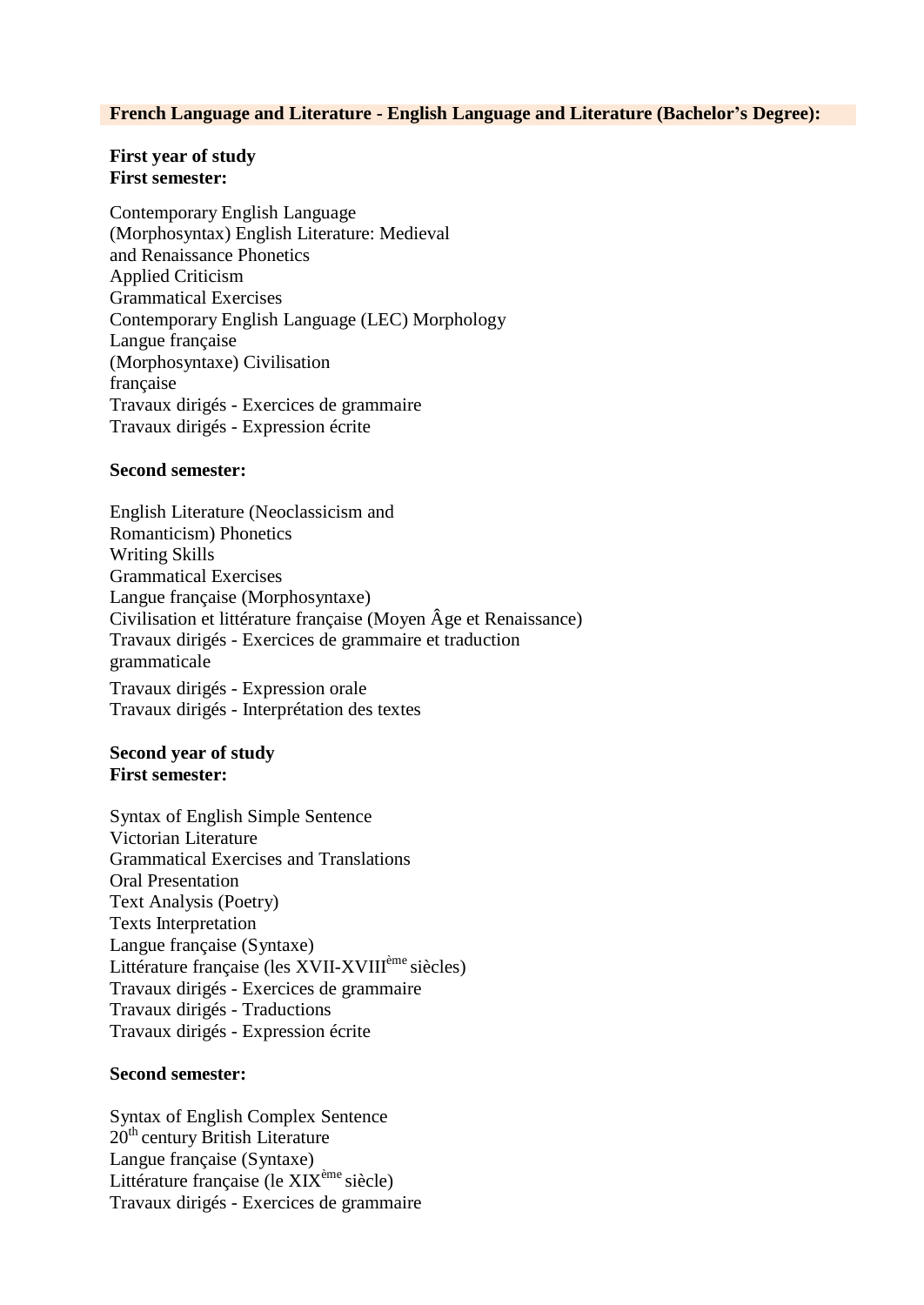Travaux dirigés - Traductions Travaux dirigés - Analyse de textes **Third year of study First semester:**

**Semantics** American Literature Applied Linguistics Modern Approaches of English Syntax British Literature Postcolonial Literature Langue française (Introduction à la Pragmatique) Littérature française (le XX<sup>ème</sup> siècle) Travaux dirigés - Interprétation de textes littéraires

#### **Second semester:**

**Pragmatics** Texts Interpretation 20<sup>th</sup> century Irish Fiction Elements of Functional Linguistics Langue française (Lexicologie et Sémantique) Littérature française (Les fondements de la critique littéraire) Travaux dirigés - Exploitation didactique du texte Cours optionnel - Littérature française: La genèse de l'œuvre littéraire. La poïétique Cours optionnel - Langue française: Linguistique textuelle. Cohérence et cohésion Pragmatique de la question Cours optionnel - Littérature française: L'existentialisme français - Pensée et littérature

## **Translation and Interpreting (English/ French) (Bachelor's Degree):**

## **First year of study First semester:**

Langue française contemporaine Civilisation française Stylistique de la traduction Théorie de la traduction (français) Typologie du texte Travaux dirigés - Expression écrite Travaux dirigés - Exercices grammaticaux et lexicaux Travaux dirigés - Traduction grammaticale Contemporary English Language Practical Course: Writing Practice, Grammar Practice, Translations English Morphology

## **Second semester:**

Langue française contemporaine Réception et (ré)traduction du texte littéraire Théorie de la traduction Travaux dirigés - Expression écrite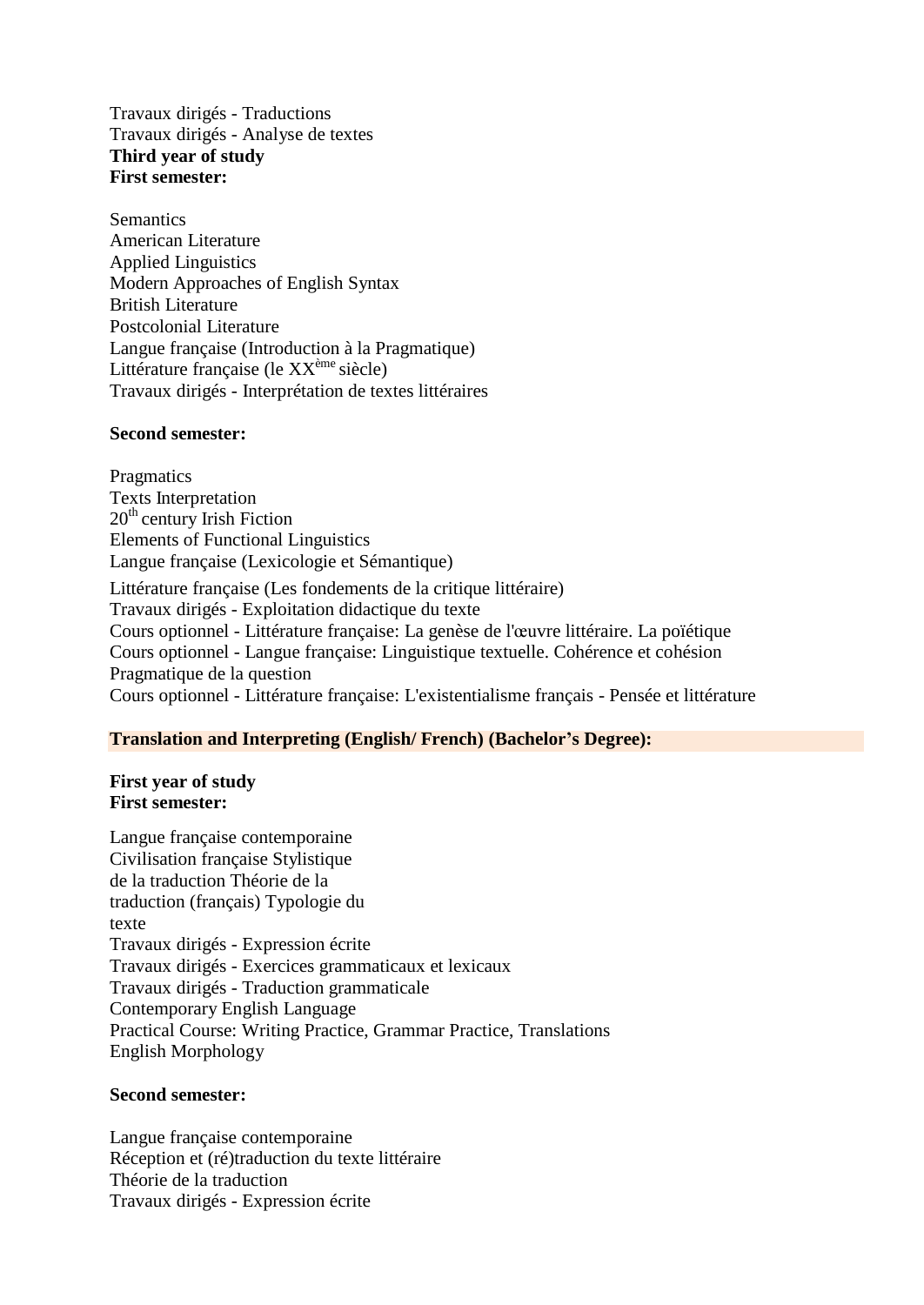Travaux dirigés - Exercices grammaticaux et lexicaux Travaux dirigés - Traduction grammaticale Traduction comme médiation culturelle Contemporary English Language Practical Course: Writing Practice, Grammar Practice, Translations English Morphology

## **Second year of study First semester:**

Langue française contemporaine Langage de specialite (francais) Travaux dirigés - Expression écrite Travaux dirigés - Exercices grammaticaux et lexicaux Travaux dirigés - Traduction générale Contemporary English Language Translation Stylistics Theory of Translation English Civilisation Literary Movements (English Literature) Practical Course: Writing Practice, Grammar and Lexical Practice, General Translations

## **Second semester:**

Langue française contemporaine Travaux dirigés - Expression écrite Travaux dirigés - Exercices grammaticaux et lexicaux Travaux dirigés - Traduction générale Langage technique Contemporary English Language Theory of Transalation Literary Movements (English Literature) Practical Course: Writing Practice, Grammar and Lexical Practice, General Translations Special Language (English) Interpretation and (Re)translation of Literary Texts Medical Language

### **Third year of study First semester:**

Langue française (contrastivité) Terminologie Traduction consécutive Traduction simultanée Travaux dirigés - Traduction littéraire Langage juridique Langage économique Consecutive Translation Simultaneous Translation **Sociolinguistics** Practical Course of English (Literary Texts Translations)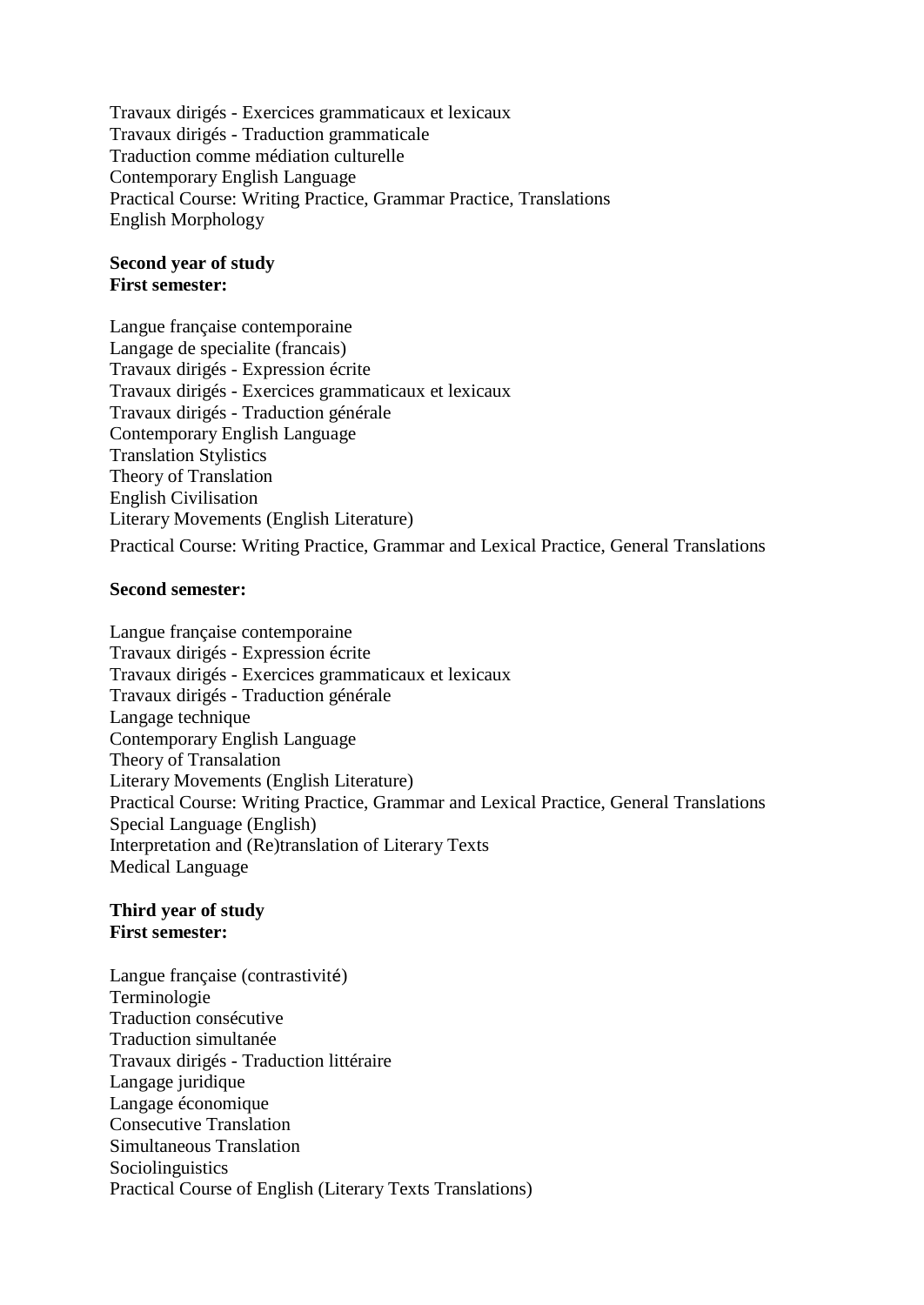#### **Second semester:**

Traduction consécutive Traduction simultanée Contrastive English Grammar Consecutive Translation Simultaneous Translation Practical Course of English (Literary Texts Translations) Functional Styles Business English Technical Language

## **Translation and Interpreting (English/ French) (Bachelor's Degree):**

## **First year of study First semester:**

Langue française contemporaine Civilisation française Stylistique de la traduction Théorie de la traduction (français) Typologie du texte Travaux dirigés - Expression écrite Travaux dirigés - Exercices grammaticaux et lexicaux Travaux dirigés - Traduction grammaticale Contemporary English Language Practical Course: Writing Practice, Grammar Practice, Translations English Morphology

## **Second semester:**

Langue française contemporaine Réception et (ré)traduction du texte littéraire Théorie de la traduction Travaux dirigés - Expression écrite Travaux dirigés - Exercices grammaticaux et lexicaux Travaux dirigés - Traduction grammaticale Traduction comme médiation culturelle Contemporary English Language Practical Course: Writing Practice, Grammar Practice, Translations English Morphology

## **Second year of study First semester:**

Langue française contemporaine Langage de specialite (francais) Travaux dirigés - Expression écrite Travaux dirigés - Exercices grammaticaux et lexicaux Travaux dirigés - Traduction générale Contemporary English Language Translation Stylistics Theory of Translation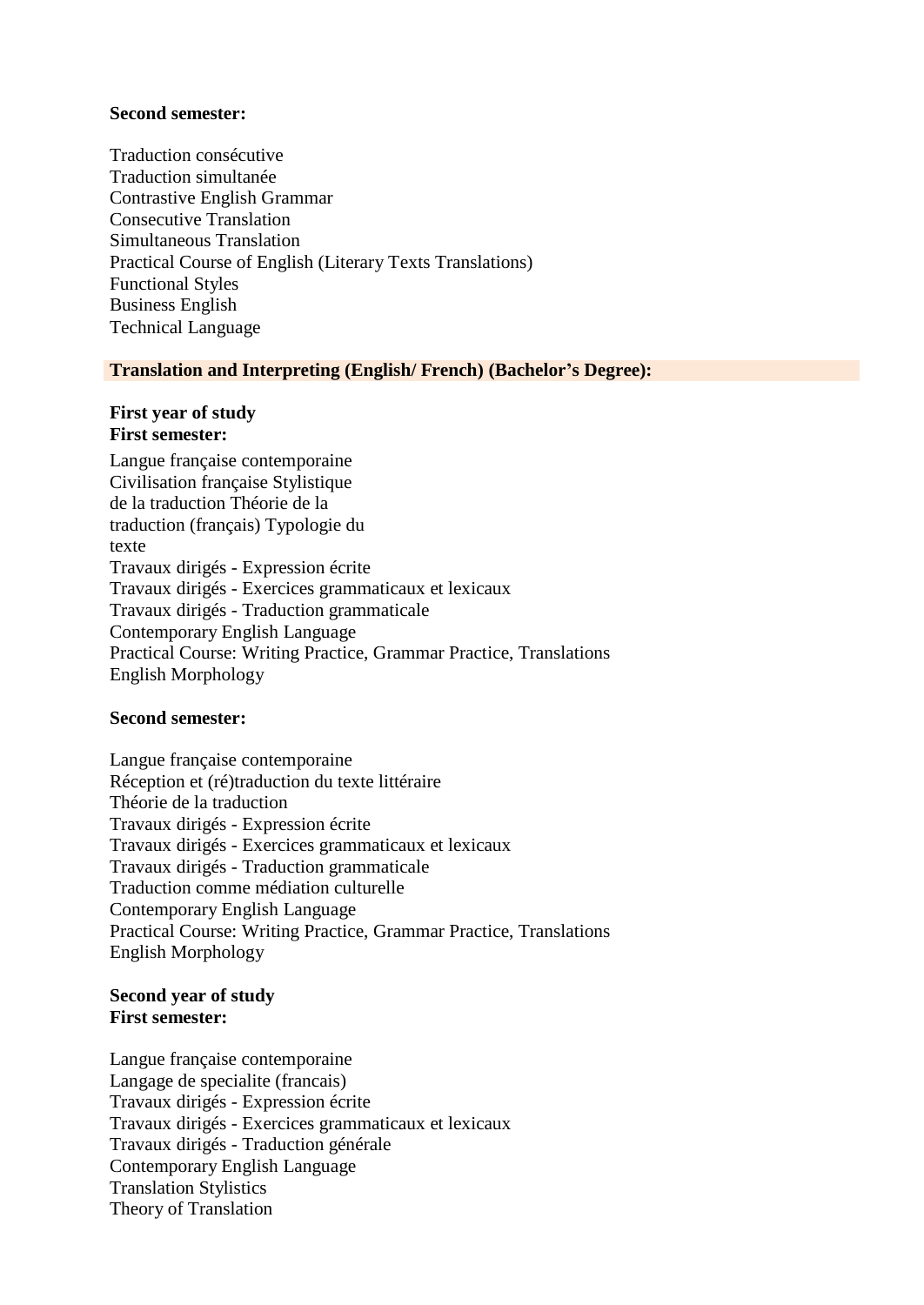English Civilisation Literary Movements (English Literature) Practical Course: Writing Practice, Grammar and Lexical Practice, General Translations

### **Second semester:**

Langue française contemporaine Travaux dirigés - Expression écrite Travaux dirigés - Exercices grammaticaux et lexicaux Travaux dirigés - Traduction générale Langage technique Contemporary English Language Theory of Transalation Literary Movements (English Literature) Practical Course: Writing Practice, Grammar and Lexical Practice, General Translations Special Language (English) Interpretation and (Re)translation of Literary Texts Medical Language

#### **Third year of study First semester:**

Langue française (contrastivité) Terminologie Traduction consécutive Traduction simultanée Travaux dirigés - Traduction littéraire Langage juridique Langage économique Consecutive Translation Simultaneous Translation Sociolinguistics Practical Course of English (Literary Texts Translations)

## **Second semester:**

Traduction consécutive Traduction simultanée Contrastive English Grammar Consecutive Translation Simultaneous Translation Practical Course of English (Literary Texts Translations) Functional Styles Business English Technical Language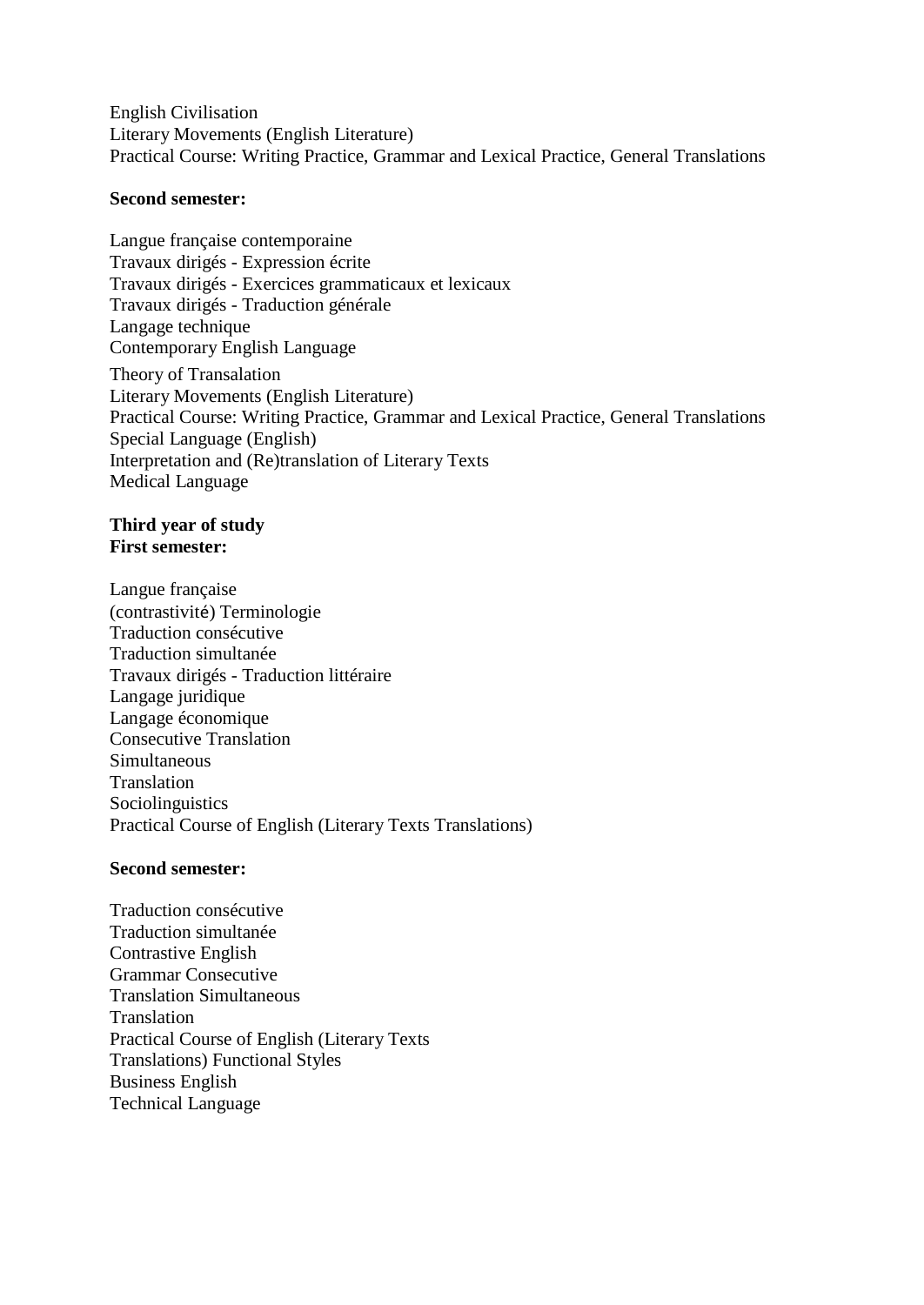## **Romanian/ English/ French Language and Literature - German Language and Literature (Bachelor's Degree):**

## **First year of study First semester:**

German Language (Syntaxe) German Civilisation and Literature Practical Course: Phonetics Practical Course: Writing Practice

### **Second semester:**

German Language (Morphosyntaxe) German Civilisation and Literature

Practical Course: Oral Practice

# **Second year of study First semester:**

German Language (Syntaxe) German Civilisation and Literature Practical Course: Translations Practical Course: Grammar Exercises

## **Second semester:**

German Language (Lexicology) Practical Course: Retroversion Practical Course: Grammar Exercise German Civilisation and Literature

## **Third year of study First semester:**

German Civilisation and Literature German Literature in Romania German Language (Semantics) German Language - History of German Language

# **Second semester:**

German Civilisation and Literature German Literature in Romania Practical Course: Text Editing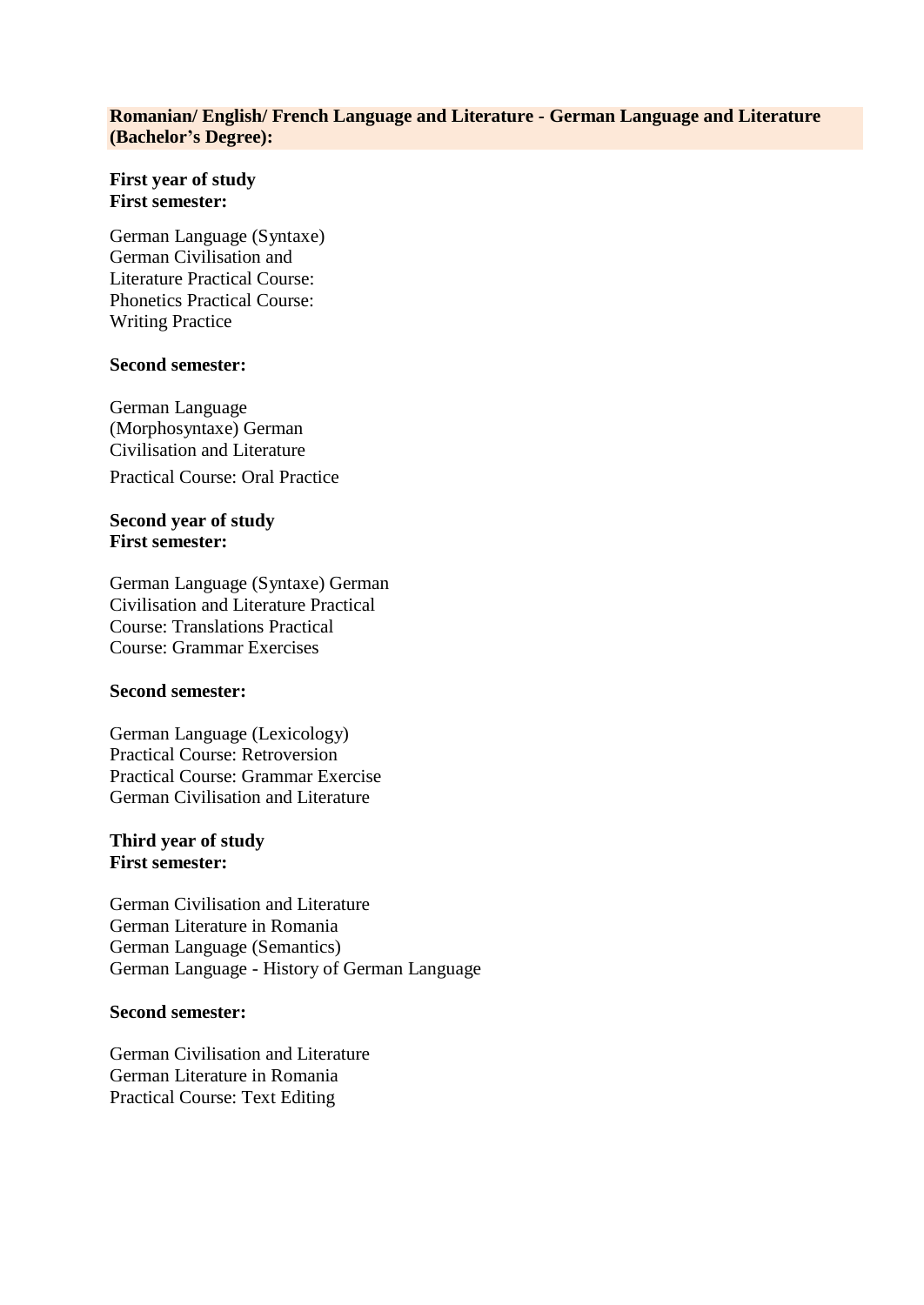### **Romanian/ English/ French Language and Literature - Italian Language and Literature (Bachelor's Degree):**

#### **First year of study First semester:**

Lingua Italiana (Morfosintassi) Civilità e Litteratura Italiana (Sec. XII-XIV) Fonetica Espressione Scrita

## **Second semester:**

Lingua Italiana (Morfosintassi) Civilità e Litteratura Italiana (Sec. XV-XVII) Esercizi Grammaticali Espressione Orale

## **Second year of study First semester:**

Lingua Italiana (Sintassi) Litteratura Italiana (Sec. XVIII) Esercizi Grammaticali Traduzioni

#### **Second semester:**

Lingua Italiana (Lessicologia) Litteratura Italiana (Sec. XIX) Esercizi Grammaticali Retroversioni

#### **Third year of study First semester:**

Lingua Italiana (Semantica) Litteratura Italiana (Sec. XX: Il Primo Novecento) Interpretazioni di Testi Lingua Italiana - Corso Opzionale

#### **Second semester:**

Lingua Italiana (Storia della Lingua) Litteratura Italiana (Sec. XX-XXI: Il Secondo Novecento) Redazione di Testi Litteratura Italiana - Corso Opzionale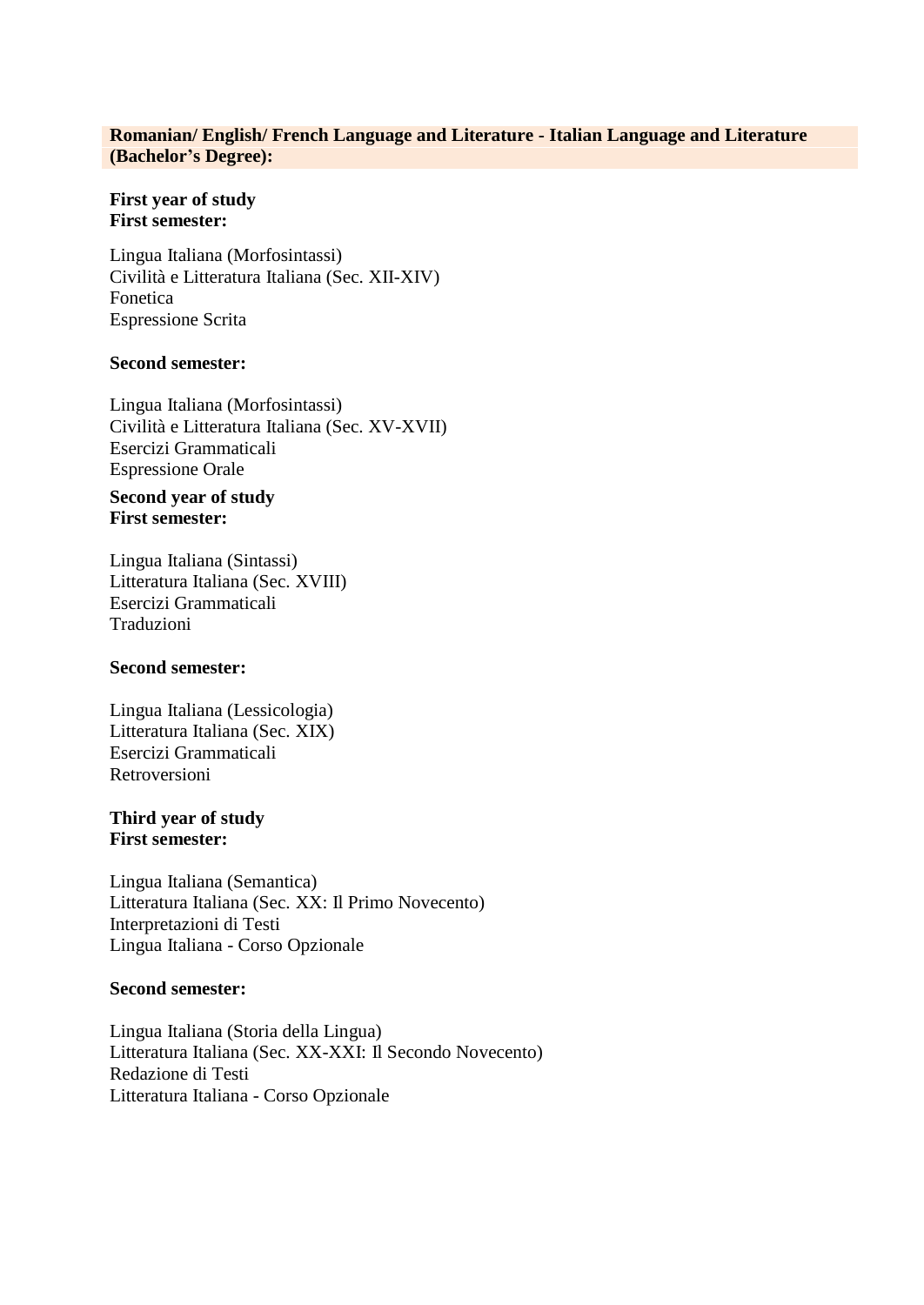# **Romanian/ English/ French Language and Literature - Spanish Language and Literature (Bachelor's Degree:**

## **First year of study First semester:**

Lengua Española - Morfosintaxis Fonética Expresión escrita

#### **Second semester:**

Civilización y literatura españolas Ejercicios gramaticales Expresión oral

## **Second year of study**

Lengua Española - Sintaxis Literatura Española Traducciones Ejercicios gramaticales

### **Second semester:**

Lengua Española - Lexicología Literatura Española Traducciones Ejercicios gramaticales

## **Third year of study First semester:**

Semántica Literatura Española Interpretaciones de Textos Opcional de Literatura Española

#### **Second semester:**

Historia de la Lengua Española Literatura Española Redacción de Textos Opcional de Literatura Española

## **English Language. Theoretical and Applied Studies (Master's Degree):**

**First year of study First semester:**

Textual Typologies Methodology of Research Elements of Applied Linguistics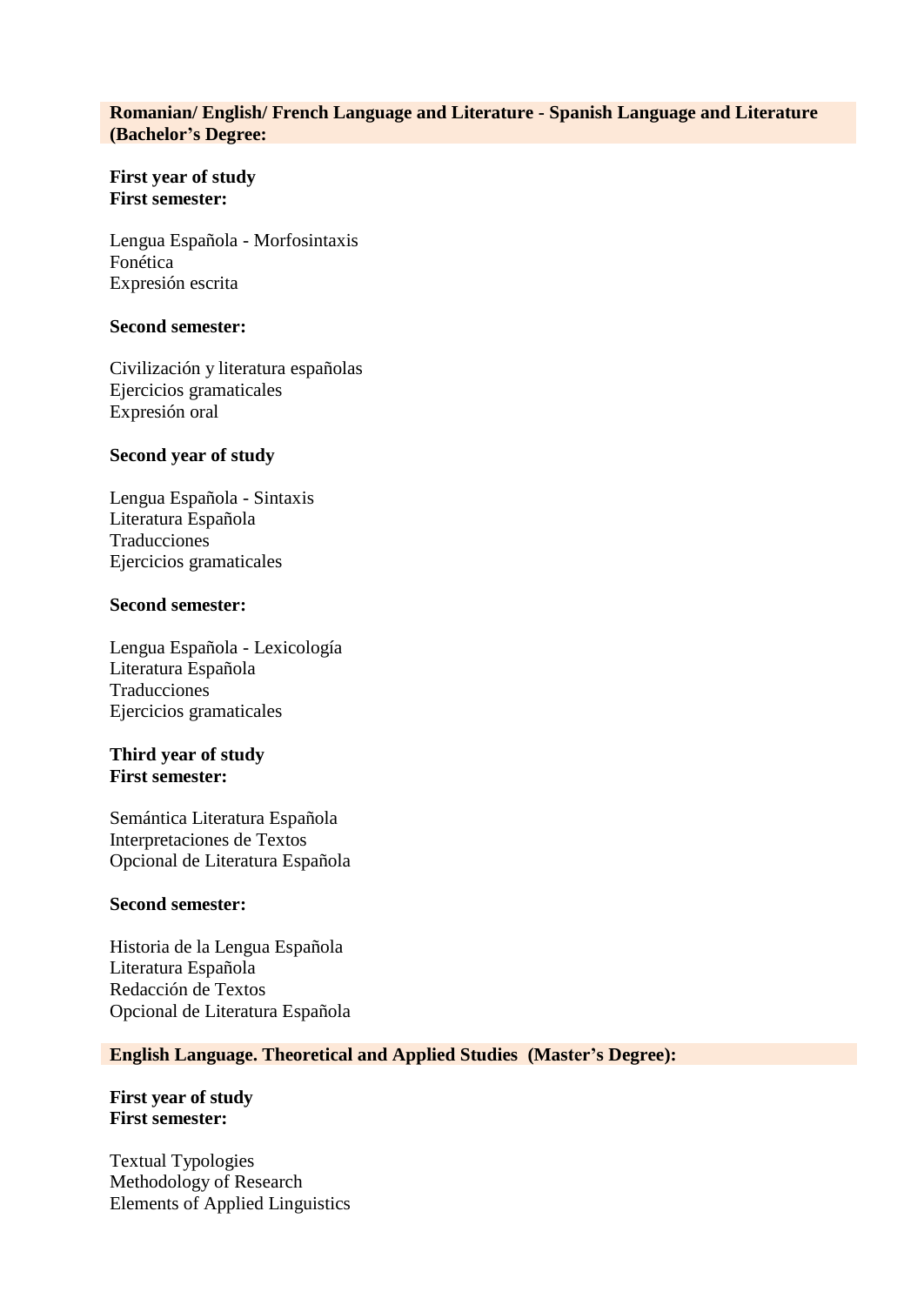Contrastivity in ESP Elements of British and American Culture Correctivity Phonetics

#### **Second semester:**

Lexicology and Lexicography Expression and Expressiveness in English and Romanian

#### **Second year of study First semester:**

Principles of Testing and Evaluation Functional Styles of English Language Reflective Approach and Capitalisation of Expertise Intercultural Competence and Translation

## **Second semester:**

Language Levels and Linguistic Accommodation Functional Styles of English Language Basic Elements of Sociolinguistics New Approaches to Pragmatics New Conceptualisation in Semantic Analysis

#### **English and American Studies (Master's Degree):**

## **First year of study First semester:**

Elements of Contemporary English Civilisation Modern Political Values in Great Britain American Pragmatism vs. British Traditionalism Postmodern British and American Poetry British and American Contemporary Theatre Analysis of Contemporary British Cultural Discourse English Spirituality and Landscape Design

## **Second semester:**

Elements of Contemporary American Civilisation American Cultural Anthropology History of British Criticism African American Novel Postmodernism - Intertextual Coordinates British Public Spaces Urbanism and American Spirit

## **Second year of study First semester:**

Reality and Art in British and American Culture Media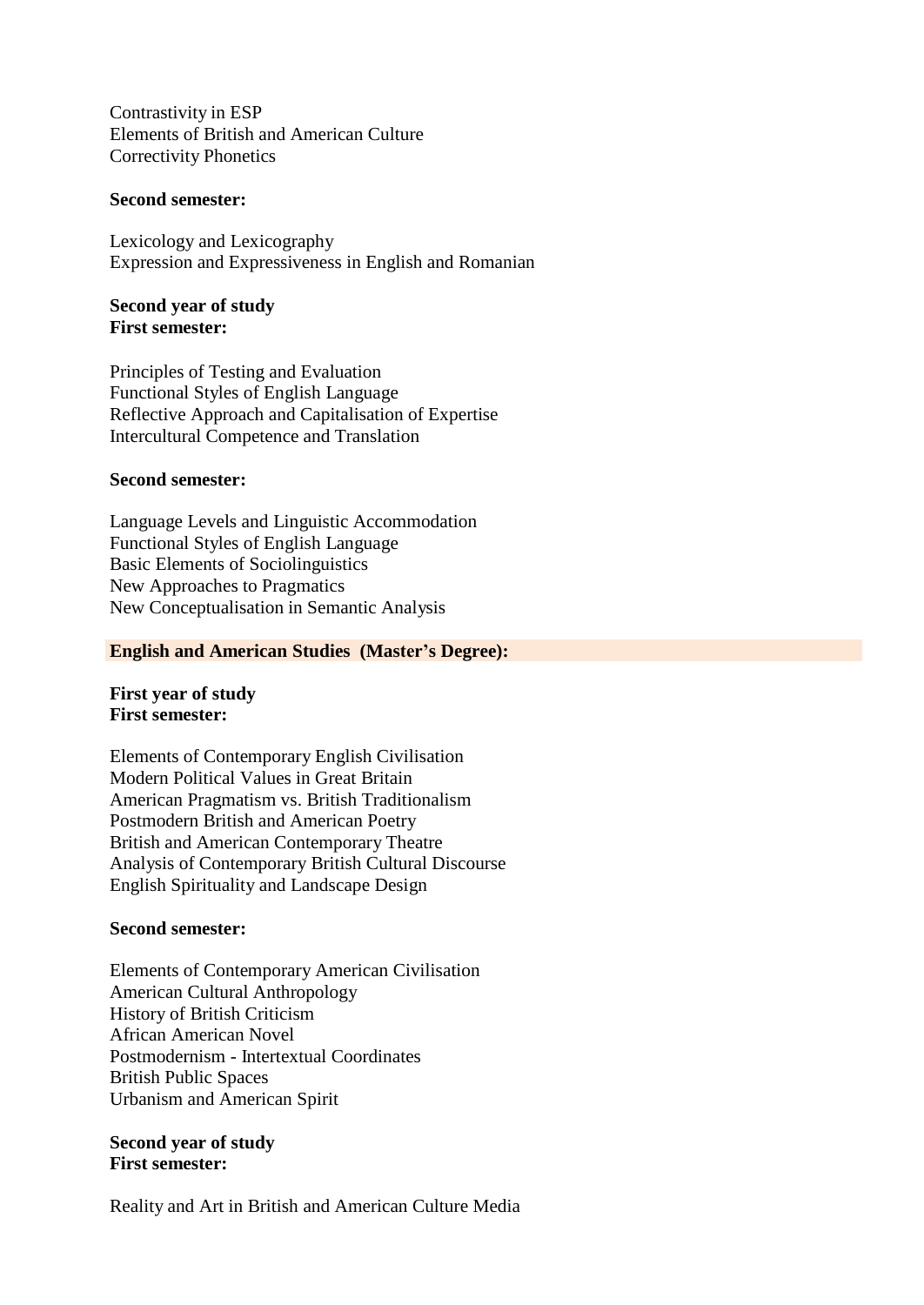in the British and American Cultural Space Philosophy and Contemporary British/ American Fiction Children's Literature in English Theatre and Geopolitical Space (Romanian/ American Cultural Exchanges) Victorian Essay Visual and Literary Arts within the English Cultural Space

## **Second semester:**

Literatures in English Transposition d'art - Literature and the Other Arts Space and Time in British and American Literature British and American Travel Literature Media Studies - American Consumerist Society vs. Identity Discourse British and American Cultural Presence in Europe Anglophone Literature in Film Adaptations

#### **English and French Languages: European Legal Translation and Terminology (Master's Degree):**

# **First year of study First semester:**

Théorie de la traduction Terminologie juridique Langage juridique

## **Second semester:**

Theory of Translation Legal Terminology Legal Language

## **Second year of study First semester:**

Intercultural Communication Competence Legal Translation (Contracts and Notarial Documents) Legal Translation (Normative Texts)

#### **Second semester:**

Compétence de Communication Interculturelle Traduction Juridique (Contracts et Actes Notariés) Traduction Juridique (Textes Normatifs)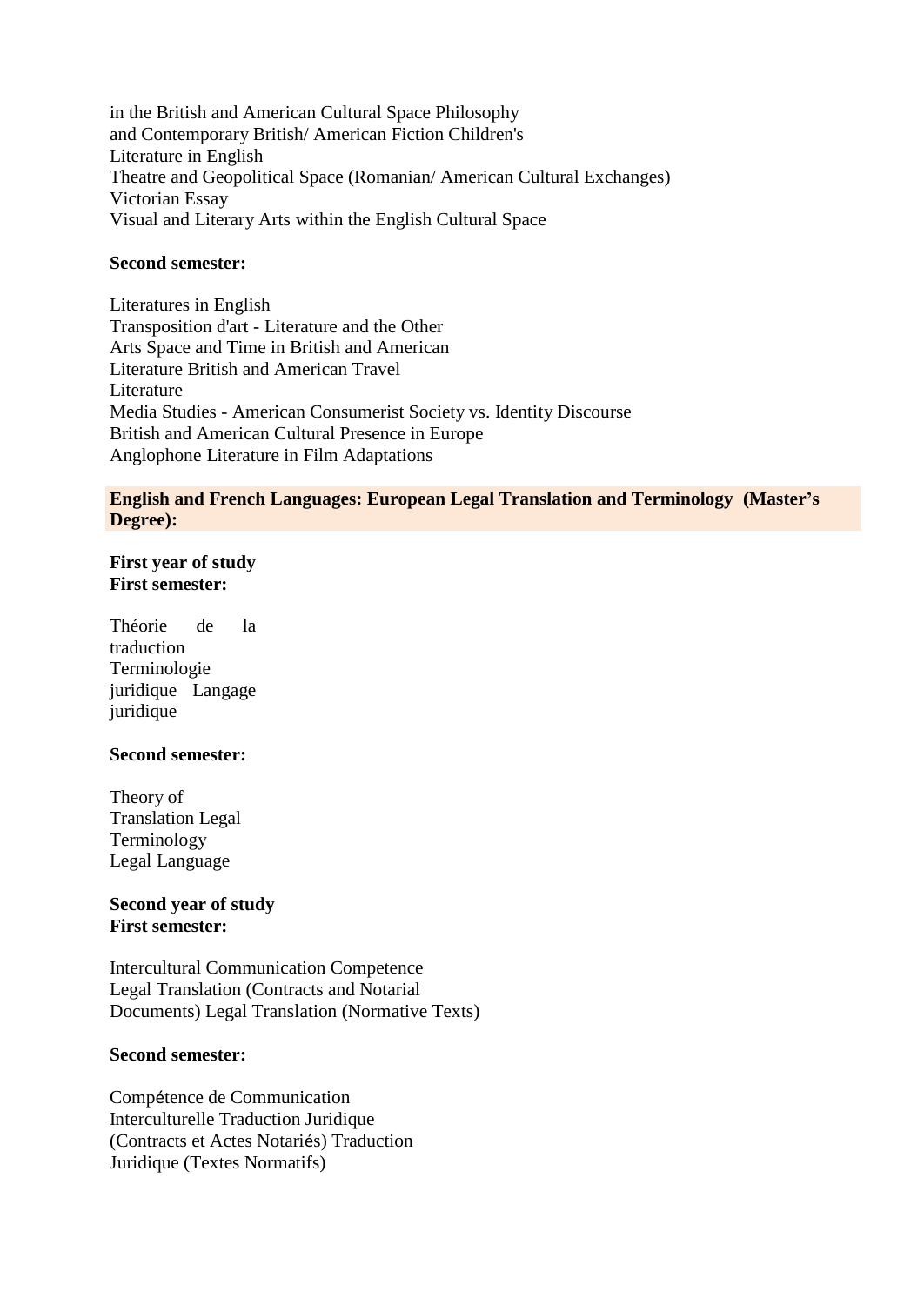### **Langue Française, Didactique et Littératures dans l'Espace Francophone (Master's Degree):**

#### **First year of study First semester:**

Linguistique variationniste. Méthodologie de l'analyse des corpus Syntaxe et discours Littérature française de Belgique Éléments de linguistique textuelle Langue de spécialité Méthodologie de la recherche scientifique (application dans le domaine linguistique) Integrated Skills in English Language

## **First year of study Second semester:**

Variétés synchroniques du français dans l'espace francophone Variétés diachroniques du français dans l'espace francophone Analyse de l'imaginaire littéraire: Ecrivains roumains d'expression française Aspects fondamentaux de la littérature française contemporaine Francophonie et interculturalité Développement de la compétence de compréhension et d'expression orale Didactique de la lecture littéraire Méthodologie de la recherche scientifique (application dans le domaine littéraire) Integrated Skills in English Language

# **Second year of study First semester:**

Aspects actuels de la sémantique Aspects actuels de la pragmatique Littératures francophones en dehors de l'espace européen (le Maghreb) Esthétique et herméneutique littéraires Problématique de la fiction littéraire Grands courants littéraires européens Théorie et analyse des activités d'acquisition du français langue étrangère (FLE) Analyse de la communication didactique dans le processus d'enseignement Integrated Skills in English Language

## **Second semester:**

Aspects actuels de la lexicologie Structures morphosyntaxiques des langues romanes Littératures francophones en dehors de l'espace européen (le Canada) Méthodologies FLE et théories linguistiques de référence Didactique de l'interculturel dans l'espace francophone Phonétique corrective Problématique de la traduction Integrated Skills in English Language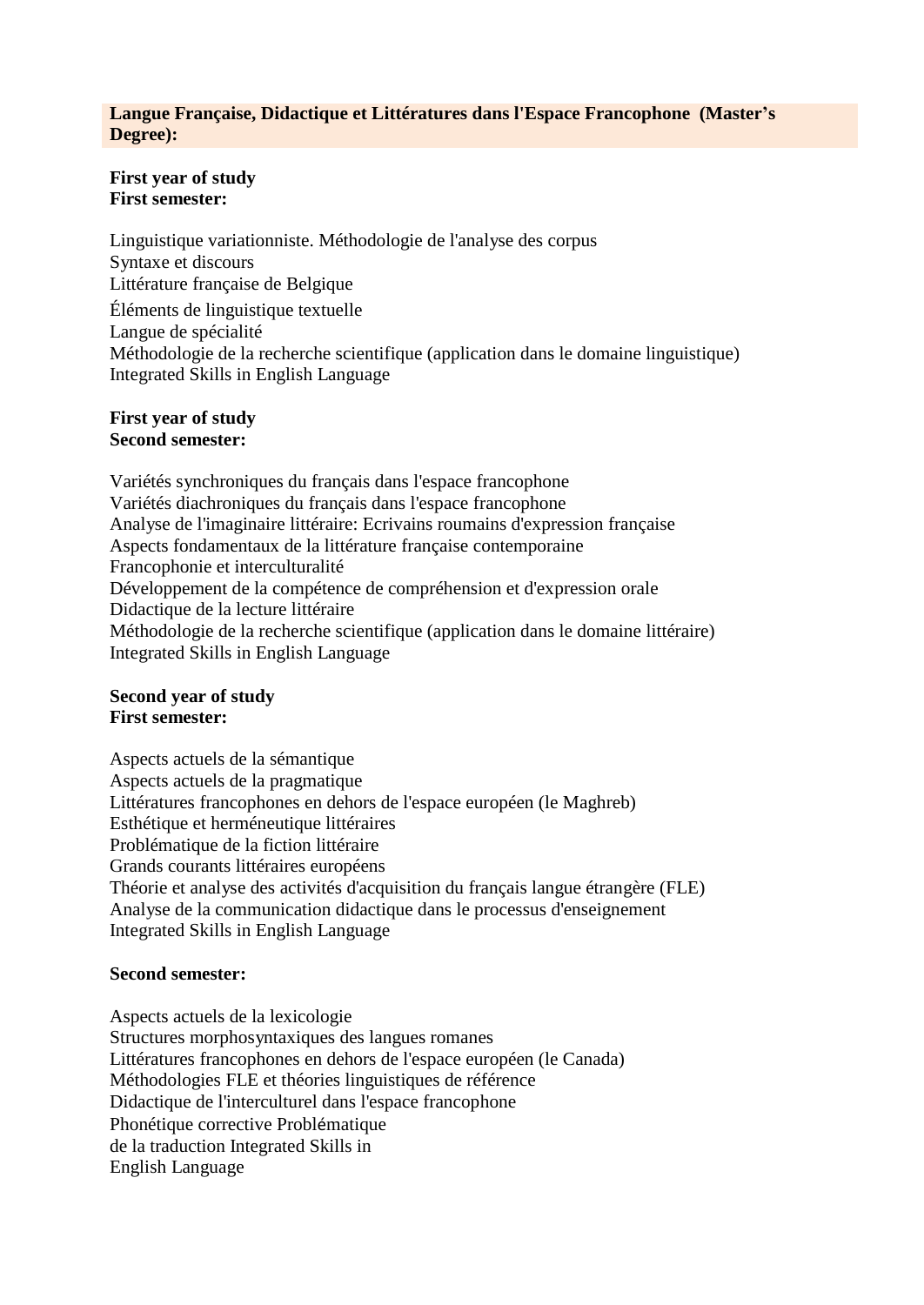# **FACULTY OF MECHANICAL ENGINEERING: Automotive Engineering - Design, Manufacture and Development (Master's Degree):**

#### **First year of study First semester:**

Fundamentals of automotive engineering Quality Techniques Dynamic Analysis of Mechanical Systems Modeling and Simulation in automotive engineering Manufacturing proceses and equipment for automotive Automation and Robotics in automotive engineering

## **Second semester:**

Elements of virtual prototyping in automotive engineering Design for manufacture Innovative technologies in automobiles manufacturing Advanced production systems in automotive engineering Modeling automobiles dynamics

#### **Second year of study First semester:**

Functional design optimization of automobiles engines Functional design optimization of automobiles transmissions and systems Design for Safety & Comfort Advances Robotics Computer assisted automobiles diagnosis

## **Second semester:**

Research stage Research for dissertation development Dissertation Project

## **FACULTY OF ELECTRICAL ENGINEERING: Advanced Electrical Systems (Master's Degree)**

#### **First year of study First semester:**

Monitoring and diagnosis of electrical systems Monitoring and diagnosis of electrical systems - project Electrical Systems control with PLC Optimal design of electrical systems Optimal design of electrical systems- project Artificial Intelligence techniques for Engineering Applications

## **Second semester:**

Advanced Control of AC machines